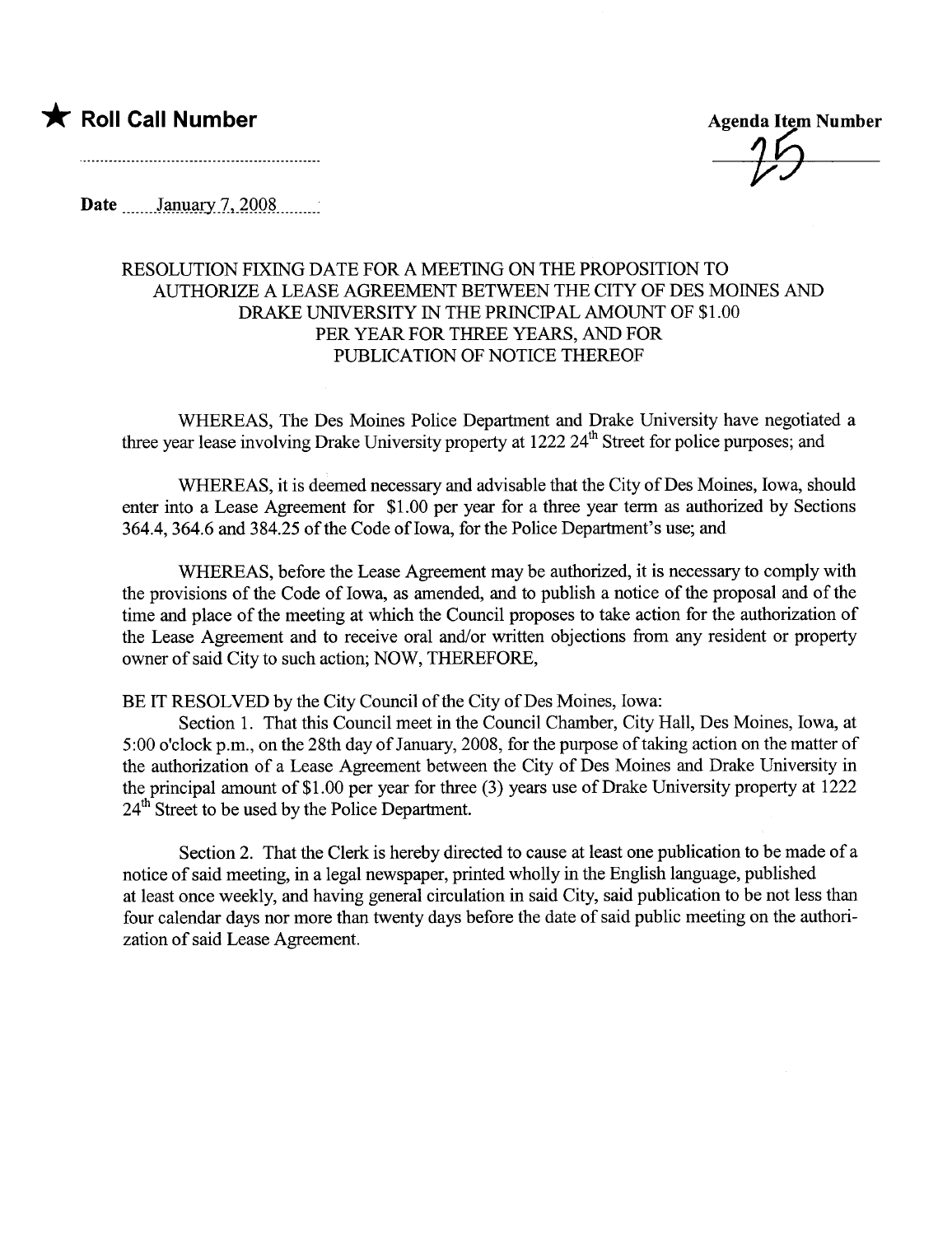## \* Roll Call Number Agenda Item Number

Date \_\_\_\_\_\_\_January 7, 2008

Section 3. The notice of the proposed action to authorize said Lease Agreement shall be in substantially the following form:

NOTICE OF MEETING OF THE COUNCIL OF THE CITY OF DES MOINS, IOWA, ON THE MATTER OF THE PROPOSED AUTHORIZATION OF A LEASE AGREEMENT BETWEEN THE CITY OF DES MOINES AND DRAKE UNIVERSITY IN THE PRINCIPAL AMOUNT OF \$1.00 PER YEAR FOR A THREE (3) YEAR LEASE OF DRAKE PROPERTY FOR POLICE TRAFFIC UNIT PURPOSES

PUBLIC NOTICE is hereby given that the Council of the City of Des Moines, Iowa, will hold a public hearing on the 28th day of January, 2008 at 5:00 o'clock p.m., in the Council Chambers, City Hall, Des Moines, Iowa to take additional action for the authorization of a Lease Agreement between the City of Des Moines and Drake University in the principal amount of \$1.00 per year for a three (3) year lease of Drake Property located at  $1222 \, 24$ <sup>th</sup> Street for use by the Des Moines Police Department Traffic Unit.

At the above meeting the Council shall receive oral or wrtten objections from any resident or property owners of said City to the above action. After all objections have been received and considered, the Council will at this meeting or at any adjournment thereof, take additional action for the authorization of said Lease Agreement or will abandon the proposaL.

This notice is given by order of the Council of Des Moines, Iowa, as provided in Sections 364.4, 364.6 and 384.25 of the Code of Iowa, as amended.

DATED this day of , 2008.

Diane Rauh City Clerk of Des Moines, Iowa